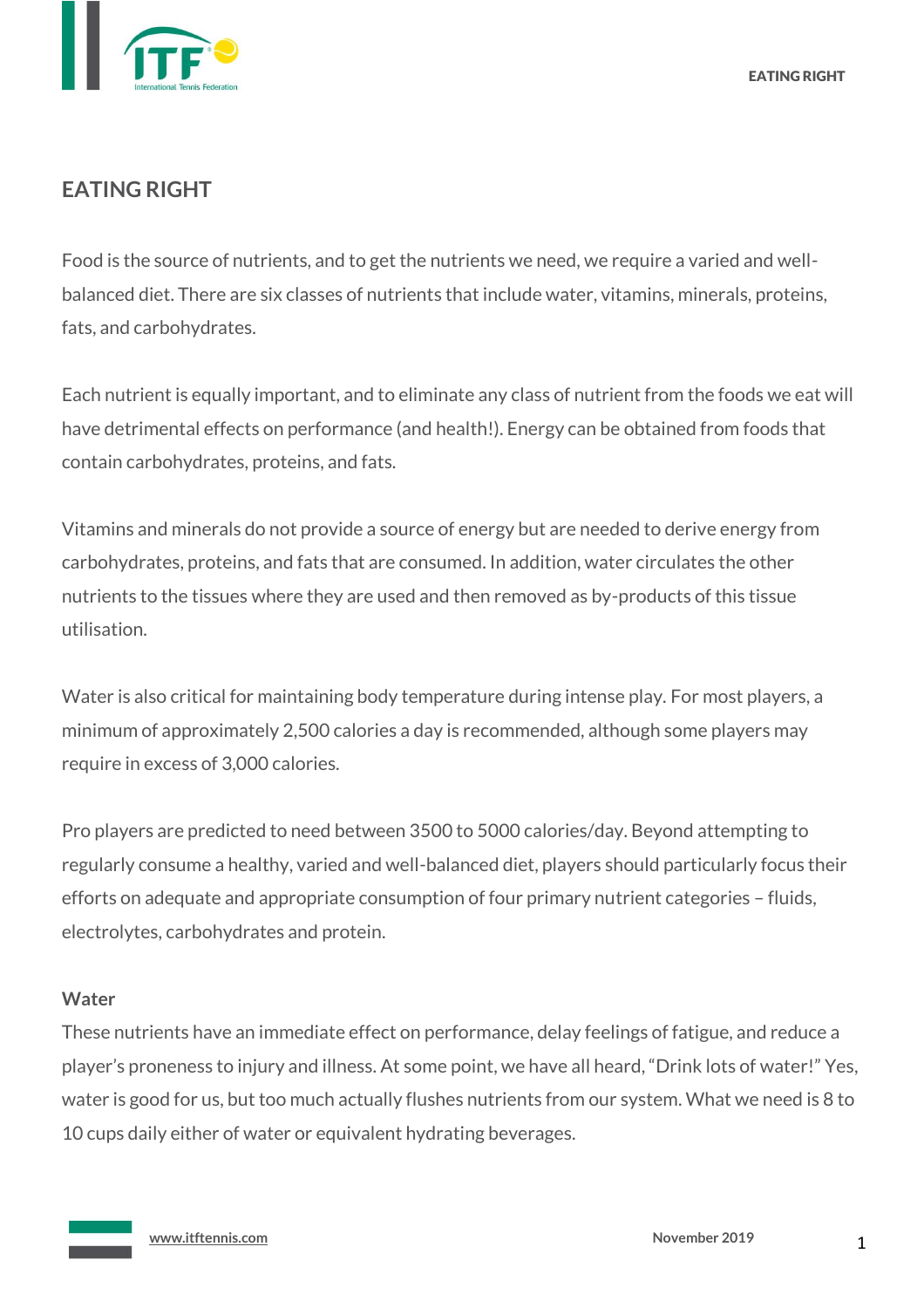And what about other beverages? Beverages and foods that count toward daily water intake:

- **BEST:** water, seltzer, club soda, mineral water, flavoured water.
- **Very Good:** 100% fruit juices, lemonade, tomato and vegetable juices, low-fat/skimmed milk.
- **Good:** raw fruits and vegetables.
- **So-so:** soft drinks (diet soft drinks in moderation), decaffeinated coffee, yogurt.
- **Bad:** caffeinated beverages and alcohol are diuretics and do not count toward water intake.

Top ten ways to increase your fluid intake & decrease caffeine:

- 1. Drink 8 to 16 ounces water-based beverage (water, juice, milk) with every meal and snack.
- 2. Alternate non-caffeinated beverages between caffeinated beverages throughout the day.
- 3. Limit caffeinated beverage intake after a certain time of day (for example, 1 pm).
- 4. Set a reasonable limit on coffee intake (for instance, 1 to 2 cups per day).
- 5. Substitute decaffeinated tea, soda, or coffee for some of your caffeinated drinks.
- 6. Increase your vegetable juice and milk consumption (2 cups of vegetable juice = minimum 4 vegetable servings per day; 2 cups milk = minimum dairy intake per day).
- 7. Try carbonated calorie-free fruit flavoured waters.
- 8. Dilute juices with water.
- 9. Alternate plain club soda with alcoholic beverages.
- 10.Keep a water bottle with you at all times (freeze overnight so it stays cool during the day).

#### **Carbohydrates**

- The best source of energy, providing fuel for your muscles, brain, and organs.
- Carbohydrate is stored in the body in the form of glycogen.
- Too few carbohydrates lead to glycogen depletion, which may lead to early on fatigue on court.
- Carbohydrates should represent about 60% of the calories in your diet.
- Found in cereal, bread, pasta, potatoes, rice, legumes, fruits, vegetables, and sports products (energy bars or sport beverages).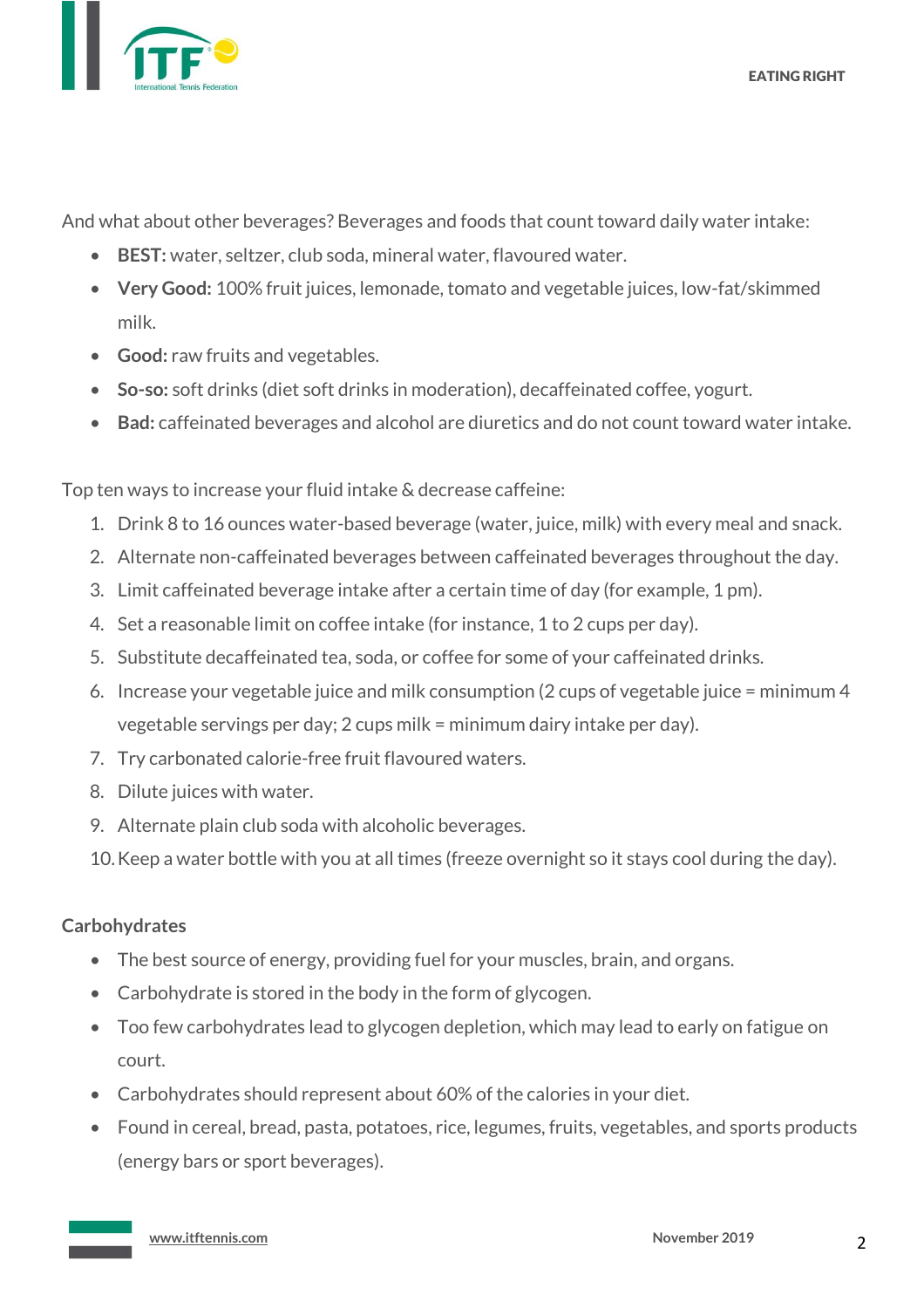

EATING RIGHT

There are two types of carbohydrates – simple (sugars) and complex (starches). Sugars are simple carbohydrates. They are called this because the body digests them quickly and easily.

Starchy carbohydrates are referred to as complex carbohydrates. These carbohydrates take longer to digest than simple carbohydrates. It is generally recommended that complex carbohydrates be consumed, especially those with a low glycemic index (GI) because they have high fibre and vitamin contents and give a sustained energy release over a long period of time.

However, liquid carbohydrate sources and foods containing simple carbohydrates may be used when it is necessary to raise the glucose level quickly during training or a match.

For tennis players, the glycemic effect can be very important, and it is critical that players understand which carbohydrates they should consume and when.

Both pre-and post-match, choosing higher glycemic index foods can provide quicker energy and quicker recovery, but in the general training diet, it is recommended that players choose lower glycemic index foods to maintain a consistent blood sugar and energy level.

• The GI rating, which ranges from 1 to 100, lets you know how quickly foods are changed into glucose. The faster the food is converted to blood sugar (glucose), the higher the rating.

Glucose is taken as the standard, with a value of 100. Values of 70 or higher are considered high, 56 to 69 medium and 55 or less low. The scale (right) shows the GI values for some popular foods.

However, keep in mind if you consume a food in combination with other nutrient categories, such as protein and fat, the glycemic index will change and be less of an issue.

• Carbohydrates are stored as glycogen in the liver, which helps to maintain normal blood glucose, and in skeletal muscle, where it is used as a source of fuel for muscular activity.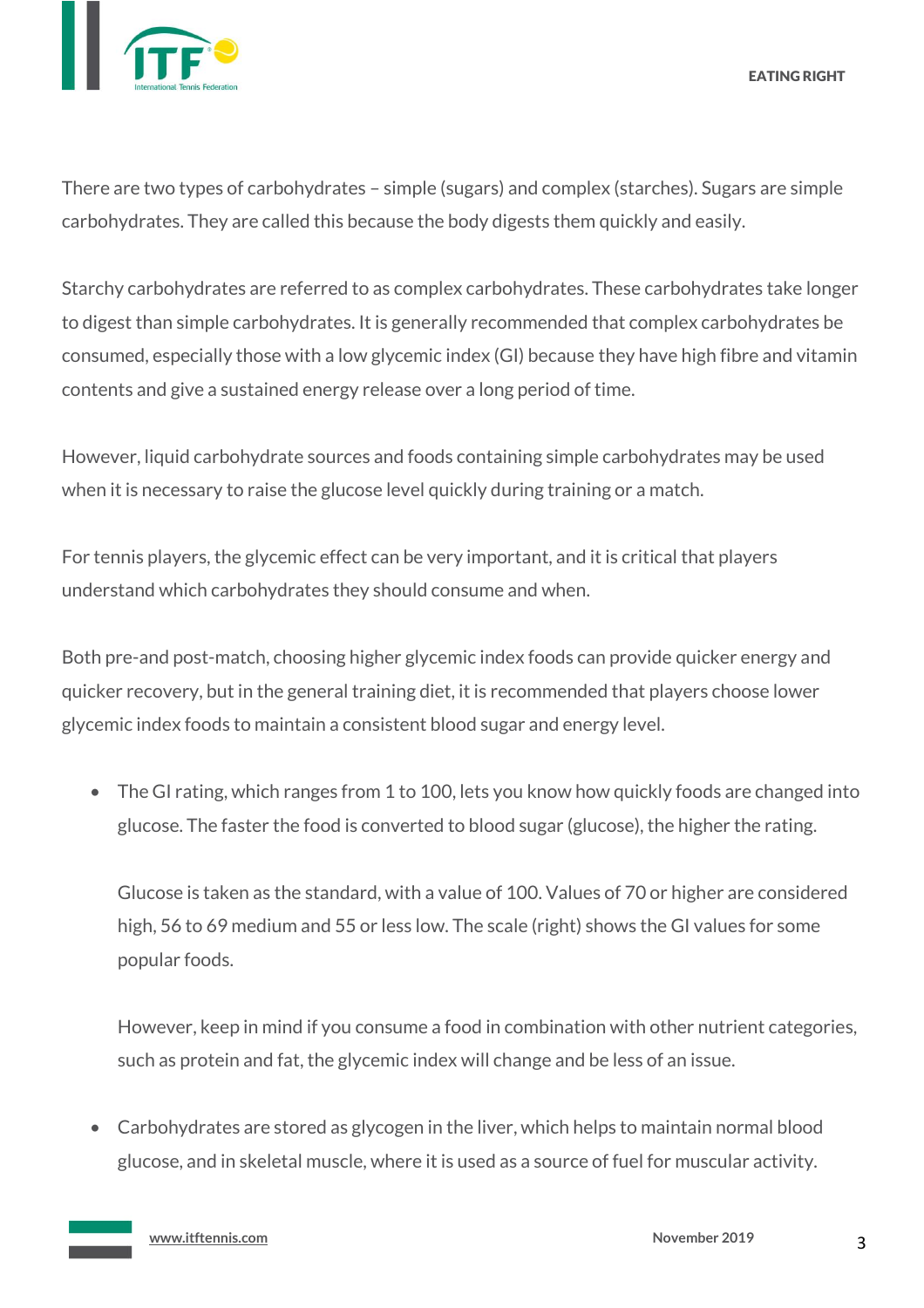EATING RIGHT



Muscle glycogen is the main source of fuel used by the muscles to enable you to undertake both aerobic (with oxygen) and anaerobic (without oxygen) exercise, and may become a performance limiting factor during tennis, especially during long matches.

#### **Fats**

- Fat sources in the diet are an important source of energy during long matches and training sessions but is not meant to be the main energy source for tennis play. Fat also helps maintain the player's appetite over longer so that he/she will not get hungry during play.
- Too little fat may lead to vitamin deficiencies and organ damage and possibly weaken the immune system.
- Too much fat increases the risk for heart problems, high cholesterol, and high blood pressure.
- Fat takes the longest time to digest thus it is not a good source of quick energy during exercise.
- Fat should represent about 20-30% of the calories in your diet (minimum of 30-40 grams/day), but up to 80-100 grams/day for elite player's energy needs.
- Found in butter & oils, dairy products, nuts, olives, avocado, mayonnaise, dressing, meat & fish, fast food, and chocolate.

There are two main types of fats: saturated (normally found in animal fats, except fish), and (mono or poly) unsaturated fats (normally found in vegetable fats, oil, and fat fish).

Fats are a denser calorie source containing nine calories per gram, while carbohydrates and protein contain only four calories per gram. Ideally, on a heart healthy diet, players should choose twice as much vegetable origin fat vs animal origin fats.

Vegetable fats are considered essential - you need small amounts daily to help make hormones and help with regularity and healthy skin and hair as well as a secondary energy source for training.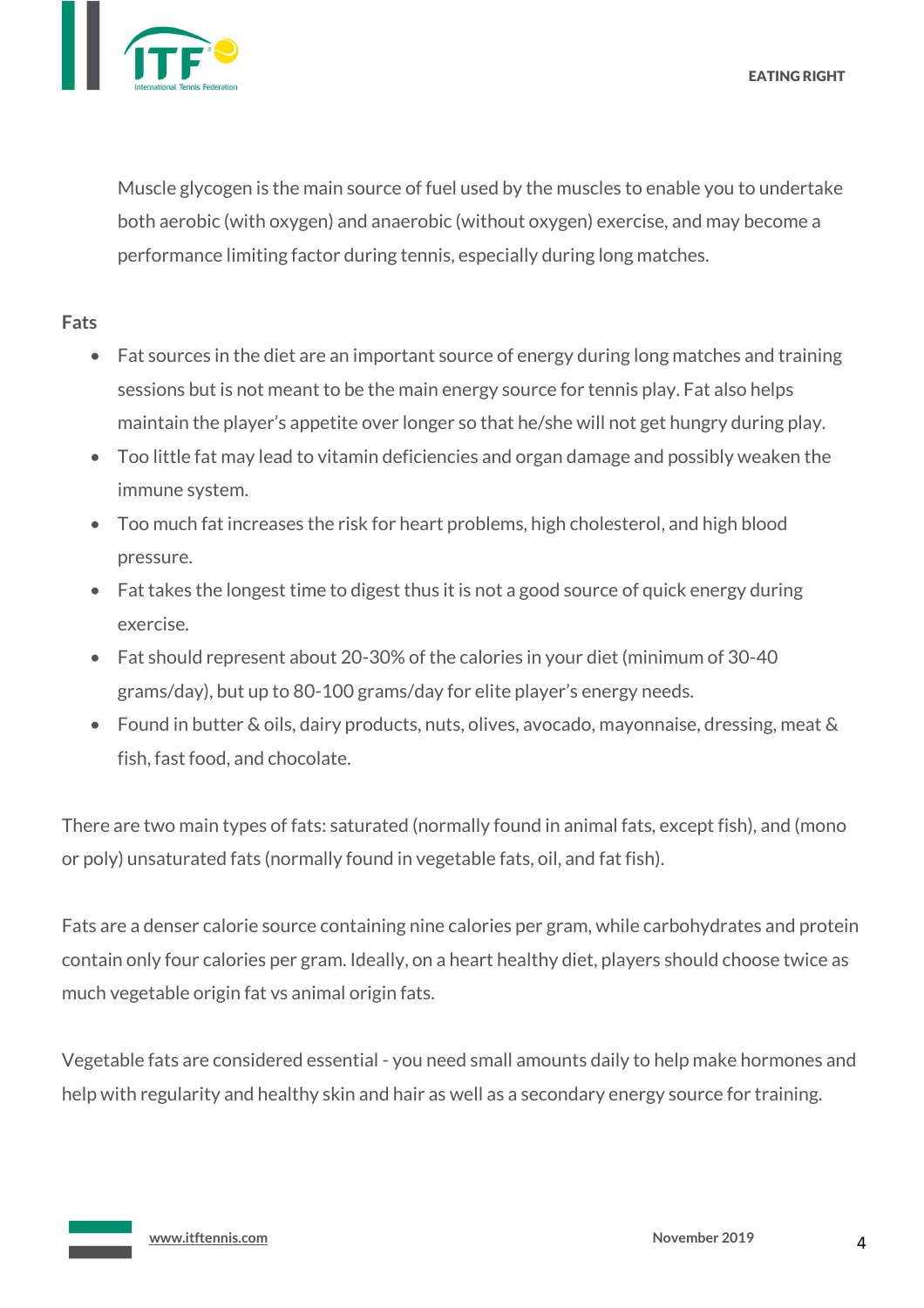

#### **Protein**

- Protein is crucial for meeting muscle and organ building and repair in the tennis player's body. Protein is not meant to be an energy source on the court.
- Protein is becoming increasingly important for recovery needs between matches and after tennis play to help players return to the court in tip top shape. Latest research shows that players should consume an easy to digest form of protein within 30 minutes after tennis play.
- Helps build and repair muscles.
- Protein is the building block for hormones and enzymes that regulate metabolism and other body functions.
- Protein provides a small source of energy for muscles during exercise but are not the ideal fuel.
- Too little protein may lead to tiredness, weakness, poor recovery and injury.
- More protein does not mean you will gain more muscle mass or strength.
- Proteins should represent only 10-15% of the calories in your diet.
- Found in meat, fish, eggs, dairy, poultry, vegetables and nuts.

Protein consists of polymers of amino acids, the building blocks of all proteins. Some of these amino acids are considered essential, meaning that the body cannot synthesize them, and therefore must be obtained from the diet.

Protein is used as an energy source when the glycogen stores are depleted and exercise is continued at a high intensity level. Players are advised to obtain necessary amino acids through consumption of natural, high quality protein foods, such as those mentioned above. The western diet contains more than enough protein, so protein supplementation may not benefit performance.

In addition, if your diet is very high in protein, you will inevitably eat less carbohydrates, which means fatigue and a decline in performance may occur earlier as a result of glycogen depletion.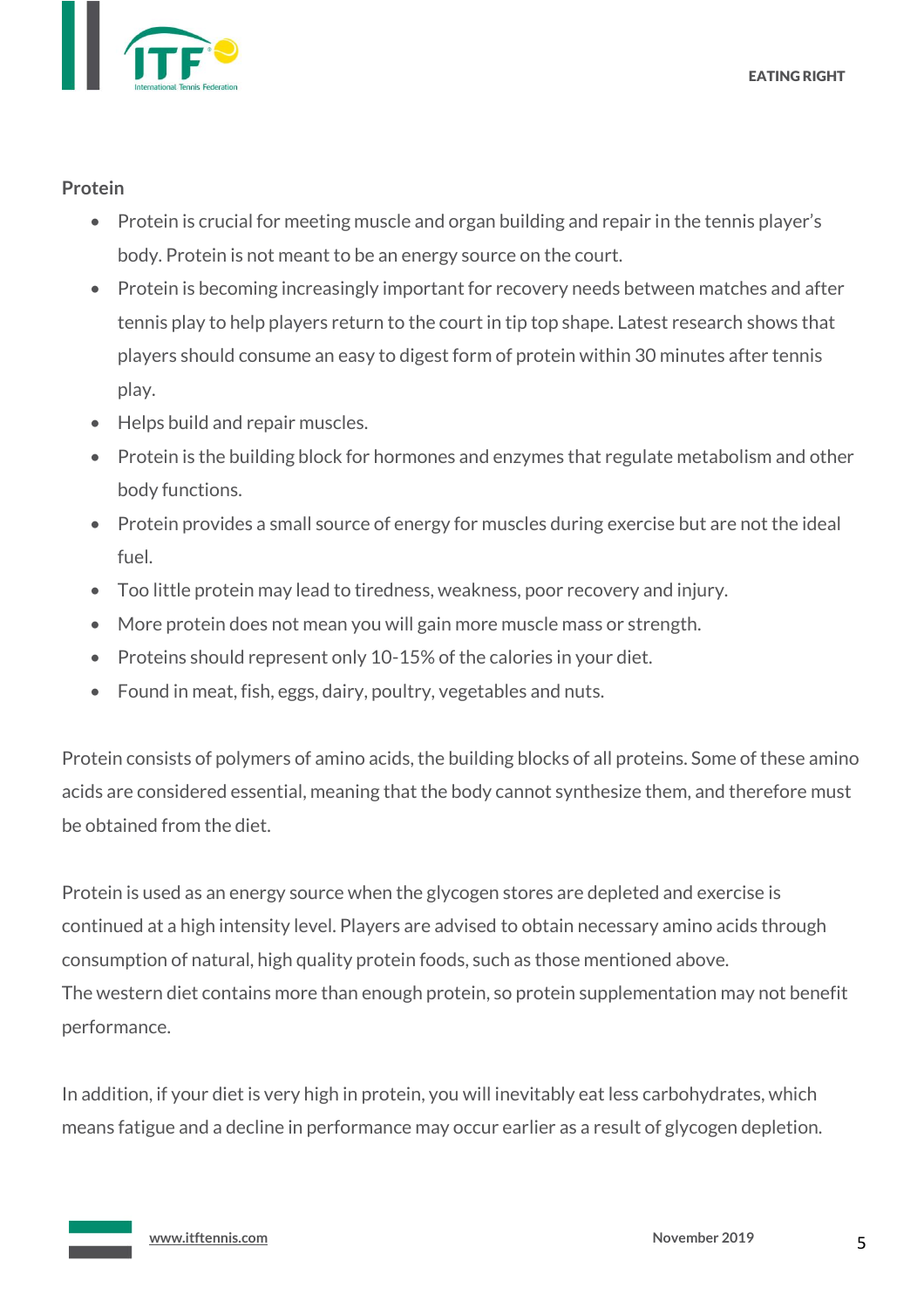

### **Electrolytes/Minerals**

## **Sodium**

- Sodium is the key electrolyte and main extracellular mineral lost in sweat and should be increased in most competitive tennis player's diets to help minimize risk of heat illness and muscle cramping.
- Essential mineral for muscle contractions, fluid balance, and nervous system function.
- Too little sodium may lead to fatigue, headache, dizziness, and muscle cramps and heat illness.
- Too little protein may lead to tiredness, weakness, poor recovery and injury.
- Found in table salt, visibly salted foods such as pretzels, crackers and nuts; some natural food such as shrimp/prawns, and many processed foods such as cottage cheese or cured meats, canned vegetables, pickled foods, soups and sport beverages.
- Supplemental salt may be necessary for athletes who sweat a lot and do not eat high-sodium foods or use sport beverages. Heavy sweaters may need to add table salt in small amounts to sport beverages.

## **Calcium**

Calcium is also a mineral lost in sweat as well as the key mineral for strong bone density in tennis players. Particularly for female tennis players, calcium intake should be emphasised. Consuming three dairy products per day is the key to help meet daily calcium needs. Supplementation may be needed if oral intake is low.

- Essential mineral for bone and teeth development (99% of calcium is used for this).
- Critical mineral for muscle contractions.
- Too little calcium will lead to poor bone health, tooth decay, and muscle cramps.
- Recommended daily intake: 1000-1300 mg.
- Found in cheese, milk, yogurt, ice cream, fish bones (sardines), watercress and spinach.